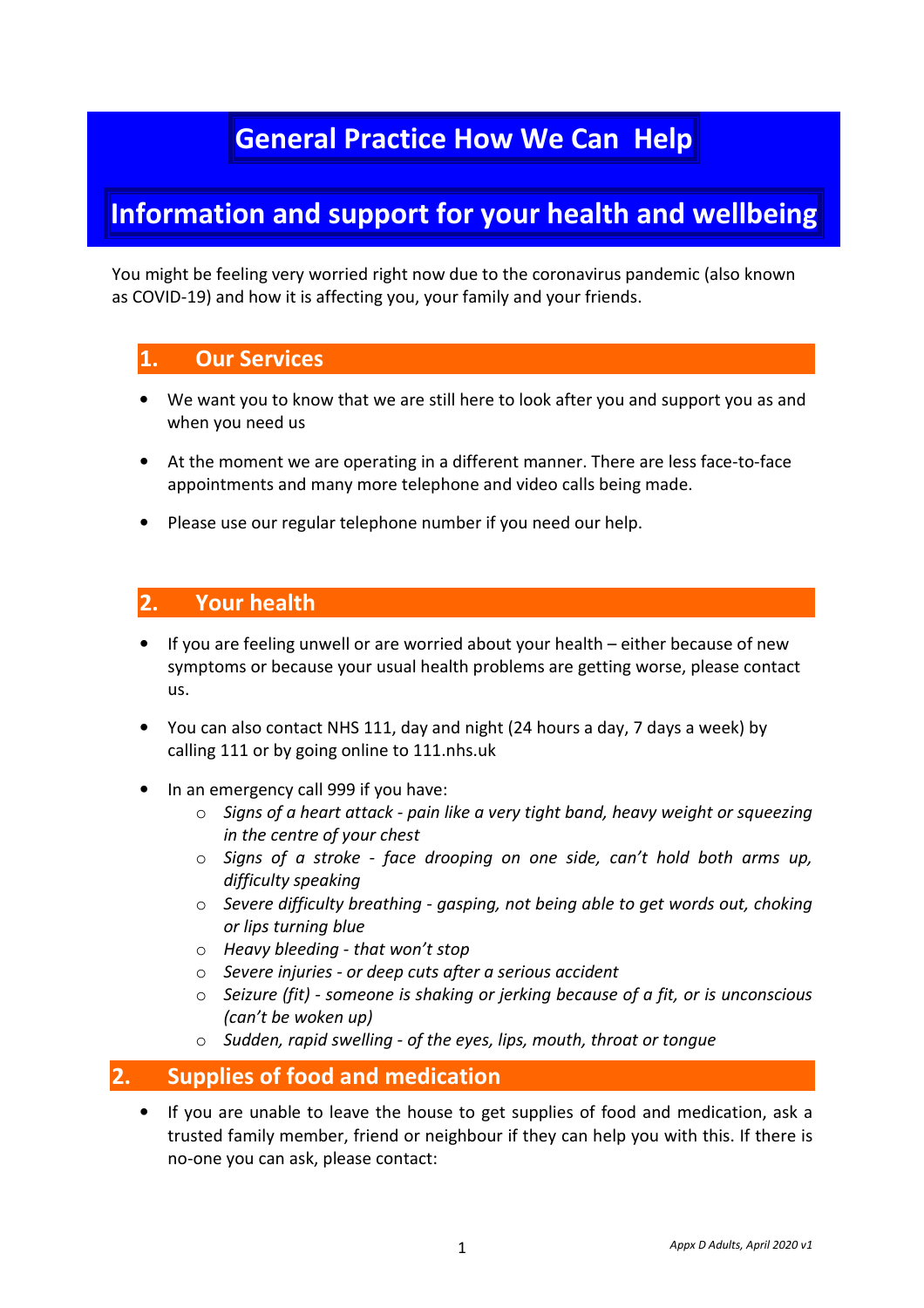### **INSERT LOCAL TRUSTED OFFICAL CONTACTS**

- Please do not go without food or your medication at this time there is help available.
- Do not give your bank details or hand over money to people you do not know or do not trust.

## **3. You have the right to feel safe in your home**

- If anyone is making you feel unsafe or frightened, for example, by threatening you in your home or by stealing money from you, please tell someone such as
	- o *The Police*
	- o *Your local council*
	- o *Any professional involved with supporting you such as a social worker, support worker or your GP*

## **4. Trusted sites to get up to date information on COVID-19**

At the moment, there is a lot of coverage from all media and although it is important to stay informed, consider taking a break if you feel things are getting on top of you. Sometimes feeling stressed or anxious can be related to seeing lots of media coverage and new stories about the impact of COVID-19, it is OK and normal to feel this way.

Only take advice from trusted government and health service websites. These have all the latest facts and figures to give consistent advice on how to prevent spreading, catching it and what to do if you think you have the Coronavirus.

#### **NHS (nhs.uk) website COVID-19 advice**

*https://www.nhs.uk/conditions/coronavirus-covid-19/*

#### **Government (gov.uk) websiteCOVID-19 advice**

 *https://www.gov.uk/government/publications/coronavirus-outbreak-faqs-what-youcan-and-cant-do/coronavirus-outbreak-faqs-what-you-can-and-cant-do* 

#### **AgeUK Information Guide on COVID-19**

 *https://www.ageuk.org.uk/globalassets/age-uk/documents/informationguides/ageukig59\_coronavirus\_inf.pdf* 

## **5: Help your emotional and physical well-being**

Having to be in 'lockdown', socially isolate and distance yourself from your friends and family members may make you feel stressed and anxious. It is not surprising that each day can feel totally different to the next and this is unsettling. It is very normal to feel worried and unsure about things.

We want you to look after yourself during these difficult times.